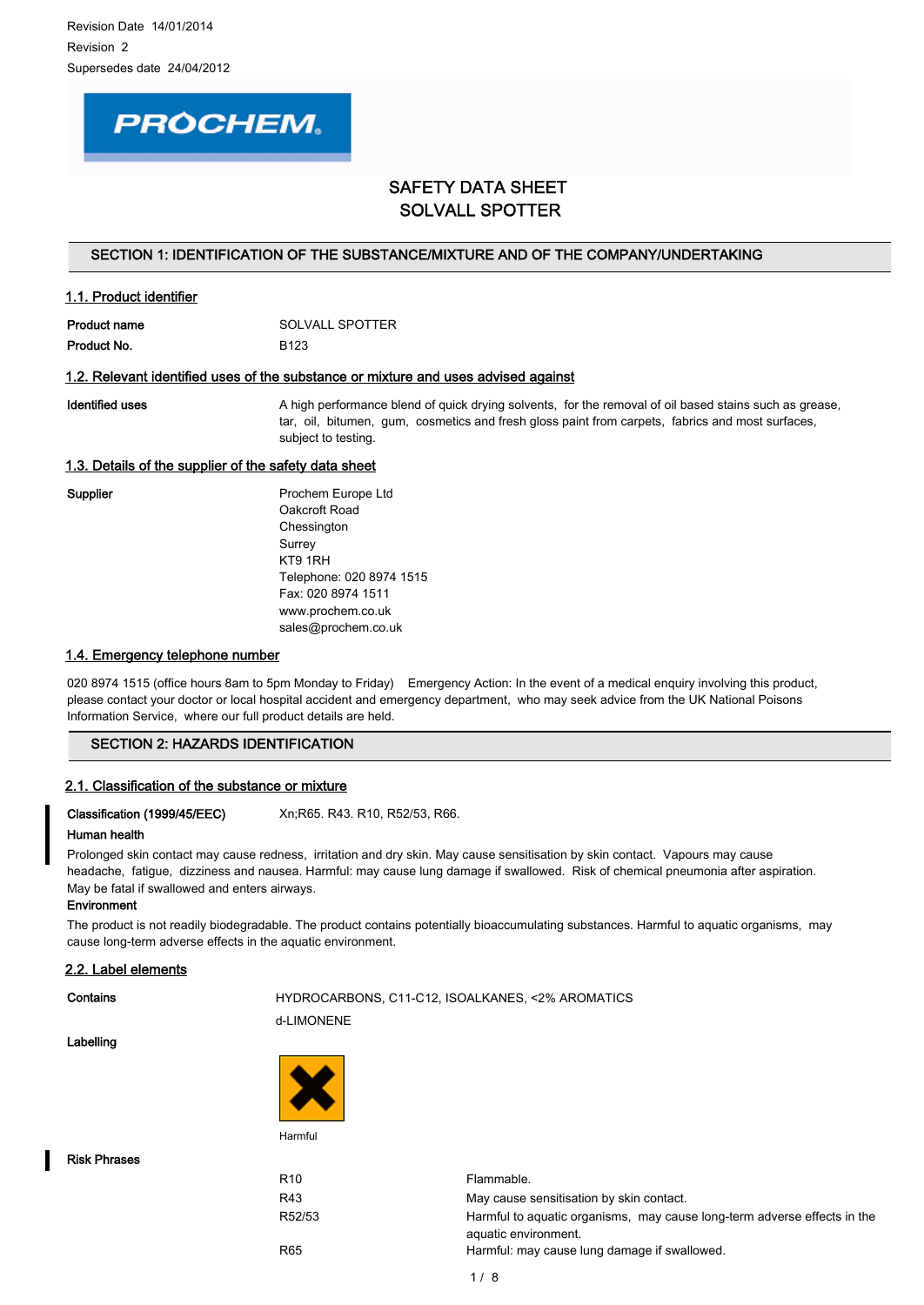| R <sub>66</sub> | Repeated exposure may cause skin dryness or cracking.                                                      |
|-----------------|------------------------------------------------------------------------------------------------------------|
| S <sub>2</sub>  | Keep out of the reach of children.                                                                         |
| S <sub>23</sub> | Do not breathe vapour/spray.                                                                               |
| S24/25          | Avoid contact with skin and eyes.                                                                          |
| S <sub>26</sub> | In case of contact with eyes, rinse immediately with plenty of water and seek<br>medical advice.           |
| S <sub>37</sub> | Wear suitable gloves.                                                                                      |
| S <sub>51</sub> | Use only in well-ventilated areas.                                                                         |
| S60             | This material and its container must be disposed of as hazardous waste.                                    |
| S62             | If swallowed, do not induce vomiting: seek medical advice immediately and<br>show this container or label. |

# 2.3. Other hazards

Safety Phrases

See section 8 for details of exposure limits.

SECTION 3: COMPOSITION/INFORMATION ON INGREDIENTS

### 3.2. Mixtures

| HYDROCARBONS, C11-C12, ISOALKANES, <2% AROMATICS                                                                                                          |                   | 30-100%                                                                     |
|-----------------------------------------------------------------------------------------------------------------------------------------------------------|-------------------|-----------------------------------------------------------------------------|
| CAS-No.: 64741-65-7                                                                                                                                       | EC No.: 918-167-1 | Registration Number: 01-2119472146-39-0001                                  |
| Classification (EC 1272/2008)<br>Flam. Liq. 3 - H226<br><b>EUH066</b><br>Asp. Tox. 1 - H304<br>Aquatic Chronic 4 - H413                                   |                   | Classification (67/548/EEC)<br>Xn;R65. R53,R66.                             |
| ETHYL L-LACTATE                                                                                                                                           |                   | < 5%                                                                        |
| CAS-No.: 687-47-8                                                                                                                                         | EC No.: 211-694-1 |                                                                             |
| Classification (EC 1272/2008)<br>Flam. Liq. 3 - H226<br>Eye Dam. 1 - H318<br>STOT SE 3 - H335                                                             |                   | Classification (67/548/EEC)<br>R <sub>10</sub><br>Xi;R37,R41                |
| d-LIMONENE                                                                                                                                                |                   | < 2.5%                                                                      |
| CAS-No.: 5989-27-5                                                                                                                                        | EC No.: 227-813-5 |                                                                             |
| Classification (EC 1272/2008)<br>Flam. Liq. 3 - H226<br>Skin Irrit. 2 - H315<br>Skin Sens. 1 - H317<br>Aquatic Acute 1 - H400<br>Aquatic Chronic 1 - H410 |                   | Classification (67/548/EEC)<br>R <sub>10</sub><br>R43<br>Xi;R38<br>N;R50/53 |

The Full Text for all R-Phrases and Hazard Statements are Displayed in Section 16.

# SECTION 4: FIRST AID MEASURES

# 4.1. Description of first aid measures

### Inhalation

In case of inhalation of spray mist: Move person into fresh air and keep at rest. When breathing is difficult, properly trained personnel may assist affected person by administering oxygen. Perform artificial respiration if breathing has stopped. Get medical attention.

# Ingestion

If swallowed, do not induce vomiting: seek medical advice immediately and show this container or label.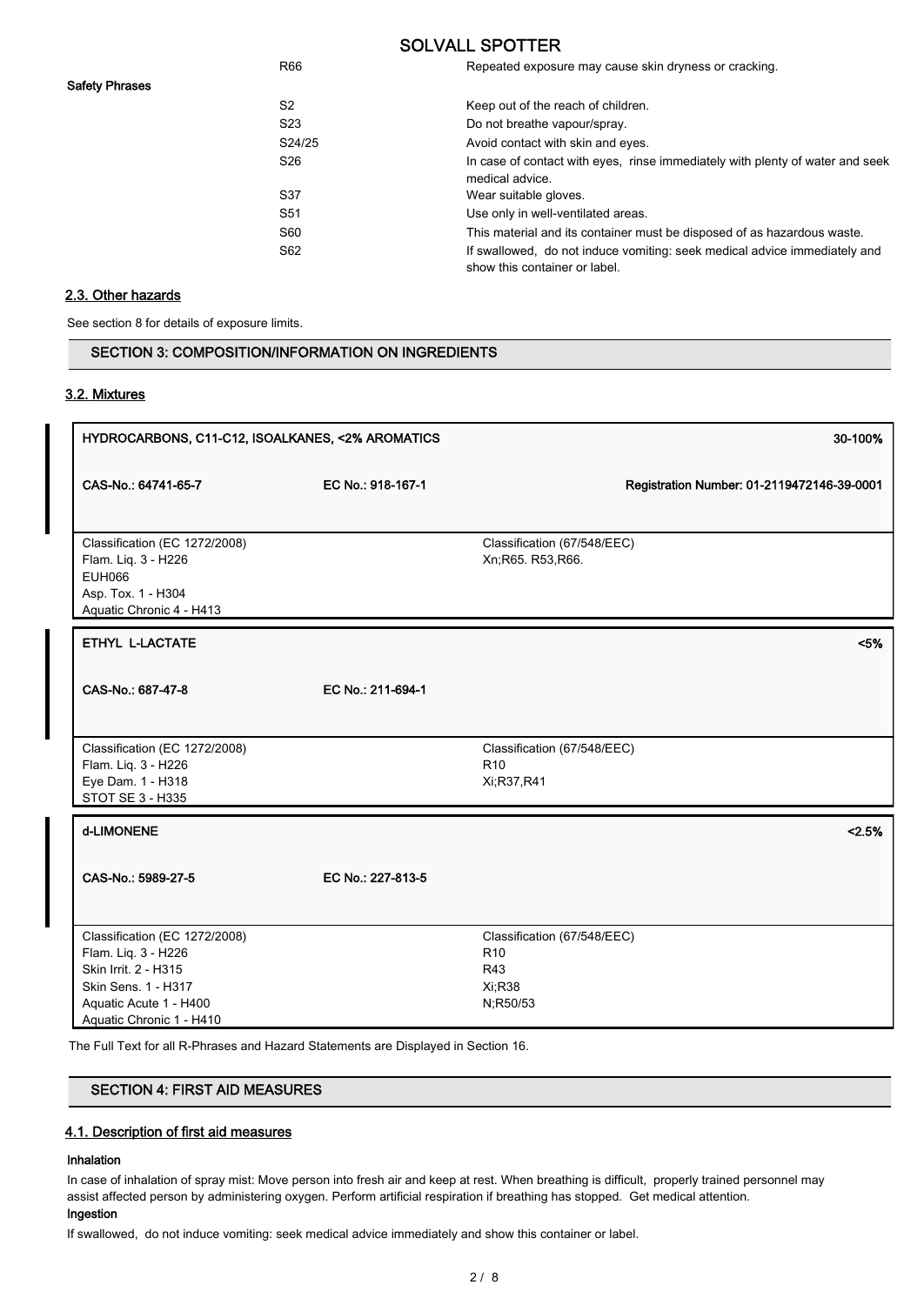### Skin contact

Wash skin with soap and water. Get medical attention if irritation persists after washing.

### Eye contact

Immediately flush with plenty of water for up to 15 minutes. Remove any contact lenses and open eyes wide apart. Get medical attention.

### 4.2. Most important symptoms and effects, both acute and delayed

### Inhalation

Irritation of nose, throat and airway. Vapours may cause headache, fatigue, dizziness and nausea. In high concentrations, vapours are anaesthetic and may cause headache, fatigue, dizziness and central nervous system effects. In case of overexposure, organic solvents may depress the central nervous system causing dizziness and intoxication, and at very high concentrations unconsciousness and death. Ingestion

May cause stomach pain or vomiting. Drowsiness, dizziness, disorientation, vertigo. Ingestion of large amounts may cause unconsciousness. Central nervous system depression.

### 4.3. Indication of any immediate medical attention and special treatment needed

If swallowed: Get medical attention immediately!

# SECTION 5: FIREFIGHTING MEASURES

# 5.1. Extinguishing media

### Extinguishing media

Flammable/combustible material. Extinguish with carbon dioxide or dry powder. Water spray should be used to cool containers.

### 5.2. Special hazards arising from the substance or mixture

### Hazardous combustion products

Fire creates: Carbon monoxide (CO). Carbon dioxide (CO2). Acids - organic.

# Unusual Fire & Explosion Hazards

The product is flammable, and heating may generate vapours which may form explosive vapour/air mixtures. Vapours are heavier than air and may spread near ground to sources of ignition.

### 5.3. Advice for firefighters

### Protective equipment for fire-fighters

Self contained breathing apparatus and full protective clothing must be worn in case of fire.

### SECTION 6: ACCIDENTAL RELEASE MEASURES

### 6.1. Personal precautions, protective equipment and emergency procedures

Wear protective clothing as described in Section 8 of this safety data sheet. Avoid contact with skin and eyes. Ventilate well. Remove sources of ignition.

### 6.2. Environmental precautions

Do not discharge into drains, water courses or onto the ground. Spillages or uncontrolled discharges into watercourses must be IMMEDIATELY alerted to the Environmental Agency or other appropriate regulatory body.

### 6.3. Methods and material for containment and cleaning up

Absorb in vermiculite, dry sand or earth and place into containers. Do not use sawdust or other combustible material. Collect and dispose of spillage as indicated in section 13. Wash area of spillage with plenty of water and detergent.

### 6.4. Reference to other sections

For personal protection, see section 8. For waste disposal, see section 13.

# SECTION 7: HANDLING AND STORAGE

# 7.1. Precautions for safe handling

Wear protective clothing as described in Section 8 of this safety data sheet. Provide adequate ventilation. Eliminate all sources of ignition. In case of inadequate ventilation use suitable respirator. Wash hands after handling. Wash contaminated clothing before reuse. Do not eat, drink or smoke when using the product. DO NOT SMOKE IN WORK AREA!

### 7.2. Conditions for safe storage, including any incompatibilities

Store in tightly closed original container in a dry, cool and well-ventilated place. Avoid exposure to high temperatures or direct sunlight. Avoid heat, flames and other sources of ignition. Static electricity and formation of sparks must be prevented. Store in closed original container at temperatures between 5°C and 30°C. Store away from: Strong acids. Alkalis. Oxidising materials. Keep out of the reach of children.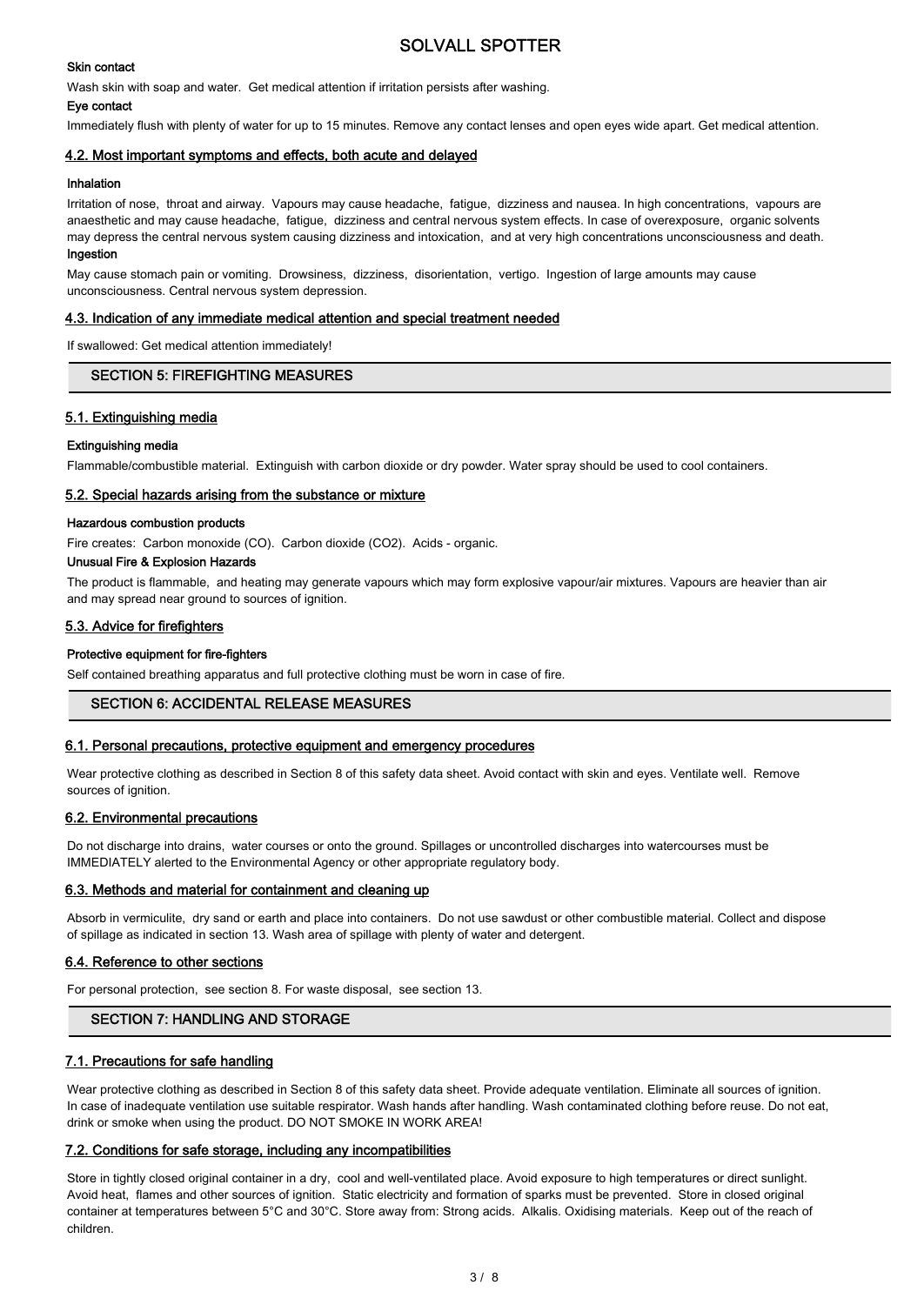# 7.3. Specific end use(s)

The identified uses for this product are detailed in Section 1.2.

### SECTION 8: EXPOSURE CONTROLS/PERSONAL PROTECTION

### 8.1. Control parameters

| <b>Name</b>                                                 | <b>STD</b> |           | TWA - 8 Hrs | STEL - 15 Min | <b>Notes</b>                          |
|-------------------------------------------------------------|------------|-----------|-------------|---------------|---------------------------------------|
| HYDROCARBONS, C11-C12, ISOALKANES, <2%<br><b>IAROMATICS</b> | <b>SUP</b> | $150$ ppm | 1000 mg/m3  |               | $SUP = Supplier's$<br>recommendation. |

## 8.2. Exposure controls

### Protective equipment



### Engineering measures

Provide adequate ventilation. Mechanical ventilation or local exhaust ventilation may be required.

# Respiratory equipment

If ventilation is insufficient, suitable respiratory protection must be provided. The product contains organic solvents. Use chemical cartridge protection with appropriate cartridge.

### Hand protection

Solvent resistant nitrile gloves are recommended. Protective gloves should be inspected for wear before use and replaced regularly in accordance with the manufacturers specifications.

#### Eye protection

Side shield safety glasses are recommended when handling this product.

### Hygiene measures

Wash hands after handling. Wash contaminated clothing before reuse. Do not eat, drink or smoke when using the product.

# SECTION 9: PHYSICAL AND CHEMICAL PROPERTIES

### 9.1. Information on basic physical and chemical properties

| Appearance                                   | Clear liquid. Solvent.                       |
|----------------------------------------------|----------------------------------------------|
| Colour                                       | Colourless.                                  |
| Odour                                        | Aromatic. Orange.                            |
| <b>Solubility</b>                            | Insoluble in water Soluble in: Hydrocarbons. |
| Initial boiling point and boiling range (°C) |                                              |
| Not determined.                              |                                              |
| Melting point (°C)                           |                                              |
| Not determined.                              |                                              |
| <b>Relative density</b>                      | 0.79                                         |
| Vapour density (air=1)                       |                                              |
| Not determined.                              |                                              |
| Vapour pressure                              |                                              |
| Not determined.                              |                                              |
| <b>Evaporation rate</b>                      |                                              |
| Not determined.                              |                                              |
| pH-Value, Conc. Solution                     |                                              |
| Not applicable.                              |                                              |
| pH-Value, Diluted Solution                   |                                              |
| Not applicable.                              |                                              |
| <b>Viscosity</b>                             |                                              |
| Not determined.                              |                                              |
| Decomposition temperature (°C)               |                                              |
| Not determined.                              |                                              |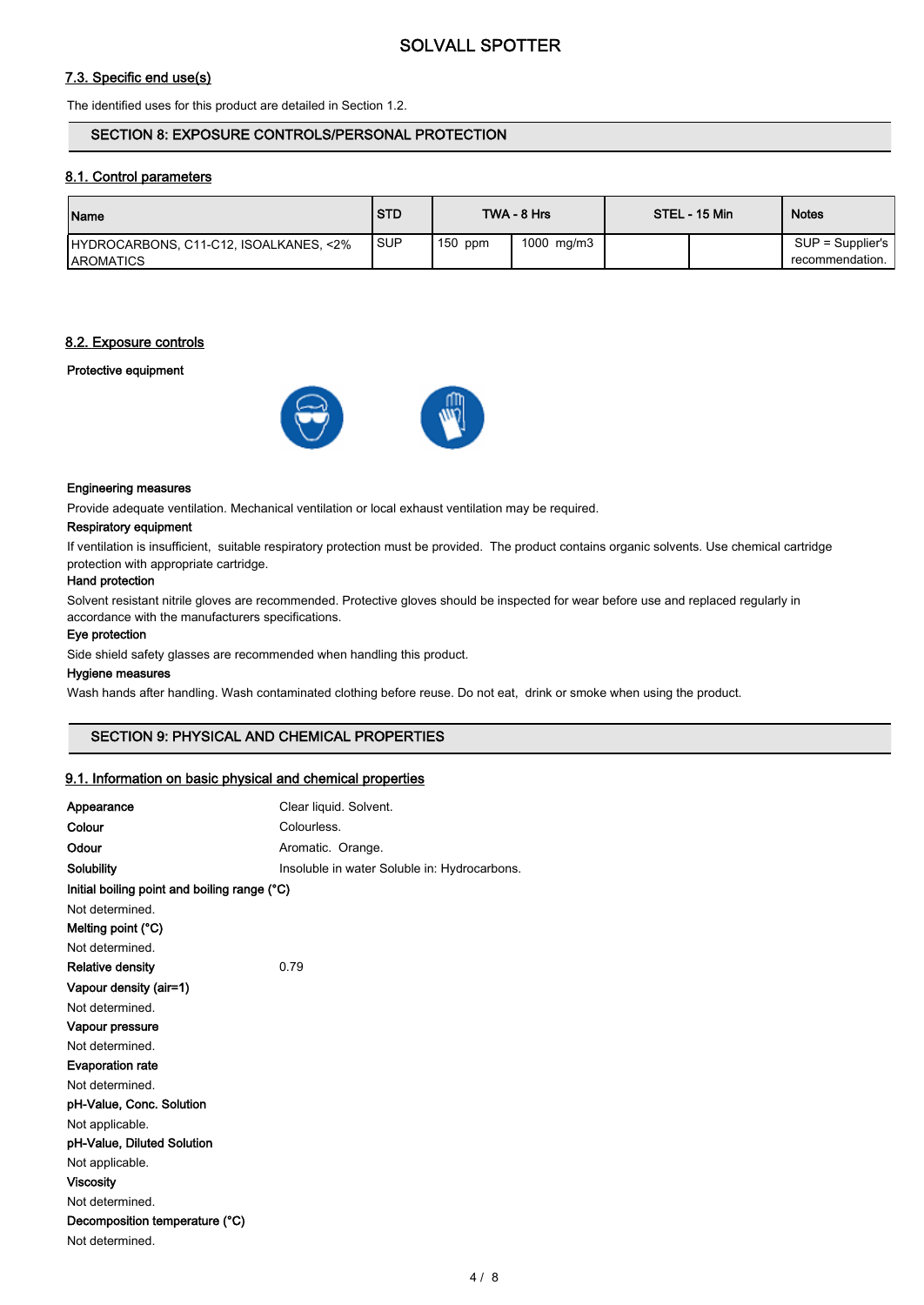Odour Threshold, Lower

Not determined.

Auto Ignition Temperature (°C)

Flash point (°C) 53.5 CC (Closed cup).

Not determined. Flammability Limit - Lower(%)

Not determined. Partition Coefficient (N-Octanol/Water)

Not determined. Explosive properties

Not determined.

Other Flammability

Flammable/combustible material.

Oxidising properties Not applicable.

### 9.2. Other information

None.

# SECTION 10: STABILITY AND REACTIVITY

### 10.1. Reactivity

No specific reactivity hazards associated with this product.

### 10.2. Chemical stability

Stable under normal temperature conditions.

# 10.3. Possibility of hazardous reactions

Not determined.

# 10.4. Conditions to avoid

Avoid heat, flames and other sources of ignition. Avoid exposure to high temperatures or direct sunlight. Static electricity and formation of sparks must be prevented.

### 10.5. Incompatible materials

Materials To Avoid

Strong oxidising substances. Alkalis.

# 10.6. Hazardous decomposition products

Fire creates: Carbon monoxide (CO). Carbon dioxide (CO2). Acids - organic.

# SECTION 11: TOXICOLOGICAL INFORMATION

# 11.1. Information on toxicological effects

### Toxicological information

Inhalation of vapour or mist may cause lung oedema. Droplets of the product aspirated into the lungs through ingestion or vomiting may cause a serious chemical pneumonia. In case of overexposure, organic solvents may depress the central nervous system causing dizziness and intoxication, and at very high concentrations unconsciousness and death. Swallowing concentrated chemical may cause severe internal injury. May irritate and cause stomach pain, vomiting and diarrhoea.

#### Skin Corrosion/Irritation:

Prolonged contact may cause redness, irritation and dry skin. Defatting, drying and cracking of skin.

#### Serious eye damage/irritation:

Vapour or spray in the eyes may cause irritation and smarting.

#### Respiratory or skin sensitisation:

Contains Limonene May cause sensitisation by skin contact.

### Germ cell mutagenicity:

No effects expected based upon current data.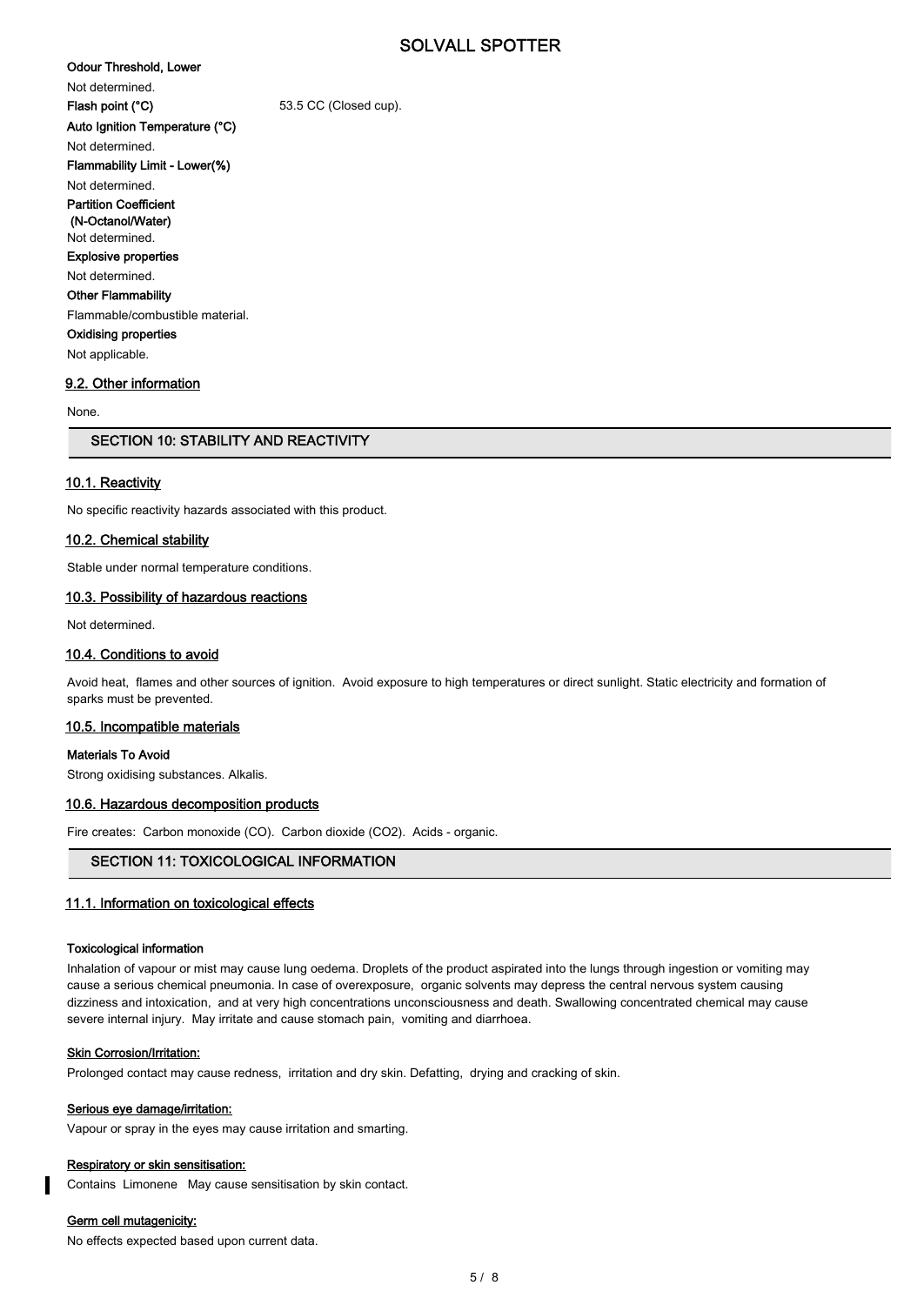### Carcinogenicity:

No effects expected based upon current data.

#### Reproductive Toxicity:

No effects expected based upon current data.

### Toxicological information on ingredients.

#### HYDROCARBONS, C11-C12, ISOALKANES, <2% AROMATICS (CAS: 64741-65-7)

### Acute toxicity:

Acute Toxicity (Oral LD50)

> 5000 mg/kg Rat

### Acute Toxicity (Dermal LD50)

> 5000 mg/kg Rabbit

# SECTION 12: ECOLOGICAL INFORMATION

### 12.1. Toxicity

### Ecological information on ingredients.

#### d-LIMONENE (CAS: 5989-27-5)

#### Acute Toxicity - Fish

LC50 96 hours 0.7 mg/l Pimephales promelas (Fat-head Minnow) Acute Toxicity - Aquatic Invertebrates EC50 48 hours 0.92 mg/l Daphnia magna Acute Toxicity - Microorganisms EC50 3 hours 209 mg/l Activated sludge

## HYDROCARBONS, C11-C12, ISOALKANES, <2% AROMATICS (CAS: 64741-65-7)

Acute Toxicity - Fish LC50 > 100 mg/l Acute Toxicity - Aquatic Invertebrates EC50 > 100 mg/l Acute Toxicity - Aquatic Plants IC50 > 100 mg/l Chronic Toxicity - Fish Early life Stage NOEC < 1.0 mg/l Chronic Toxicity - Aquatic Invertebrates NOEC < 10 mg/l

### 12.2. Persistence and degradability

#### **Degradability**

The product is more than 80% biodegradable.

### 12.3. Bioaccumulative potential

### Bioaccumulative potential

The product contains potentially bioaccumulating substances.

Partition coefficient

Not determined.

### Ecological information on ingredients.

### HYDROCARBONS, C11-C12, ISOALKANES, <2% AROMATICS (CAS: 64741-65-7)

# Partition coefficient

6.7-7.2

# 12.4. Mobility in soil

### Mobility:

The product contains substances, which are insoluble in water and which may spread on water surfaces. The product contains organic solvents which will evaporate easily from all surfaces.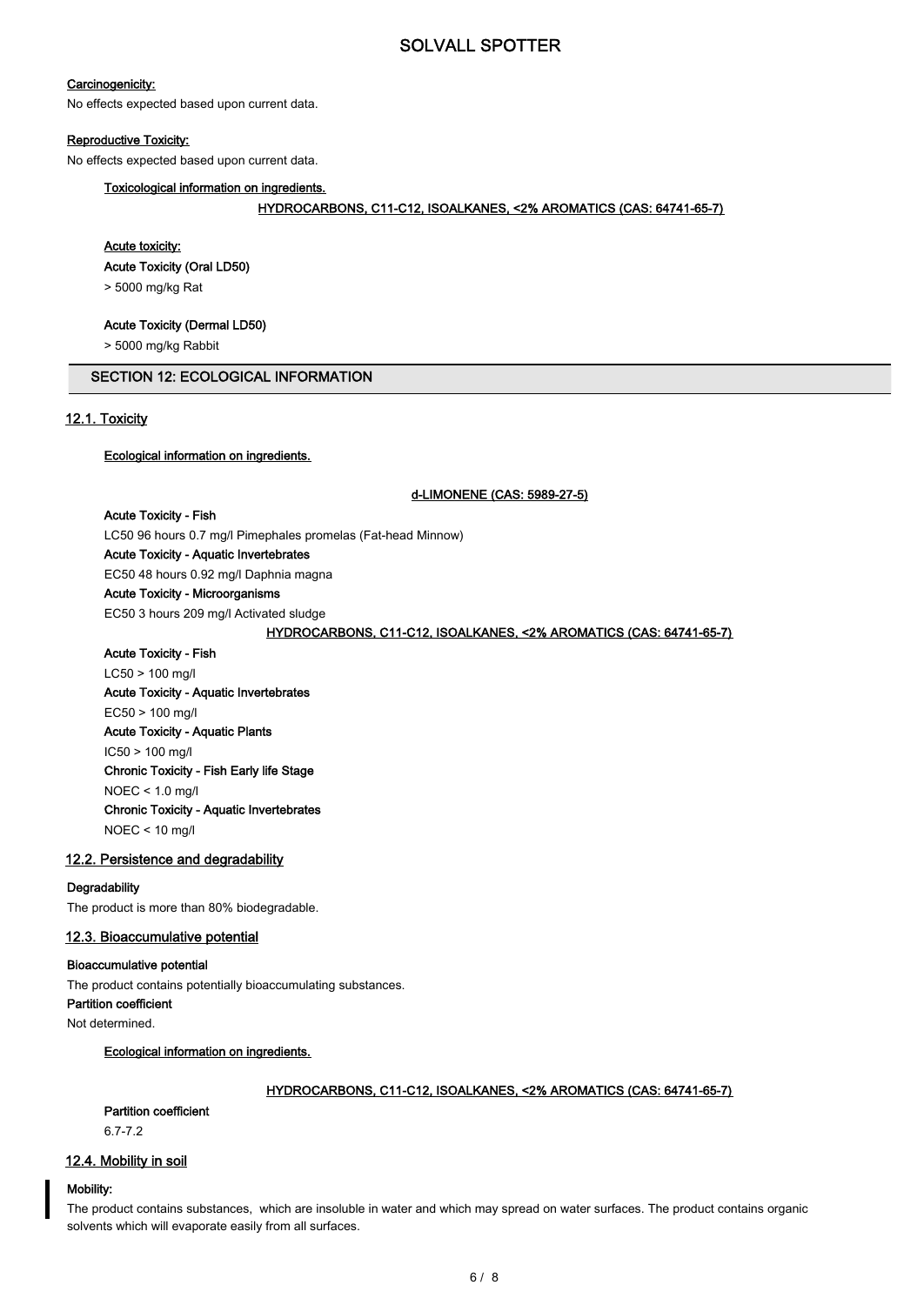# 12.5. Results of PBT and vPvB assessment

This product does not contain any PBT or vPvB substances.

### 12.6. Other adverse effects

None known.

# SECTION 13: DISPOSAL CONSIDERATIONS

### 13.1. Waste treatment methods

Residues and empty containers should be taken care of as hazardous waste according to local and national provisions. Do not allow to enter drains, sewers or watercourses. Dispose of waste and residues in accordance with local authority requirements.

### SECTION 14: TRANSPORT INFORMATION

| <u>14.1. UN number</u>           |                                                        |
|----------------------------------|--------------------------------------------------------|
| UN No. (ADR/RID/ADN)             | 3295                                                   |
| UN No. (IMDG)                    | 3295                                                   |
| 14.2. UN proper shipping name    |                                                        |
| <b>Proper Shipping Name</b>      | Hydrocarbons, Liquid, N.O.S (Solvent Naphtha solution) |
| 14.3. Transport hazard class(es) |                                                        |
| <b>ADR/RID/ADN Class</b>         | Class 3: Flammable liquids.                            |
| <b>IMDG Class</b>                | 3                                                      |
| <u>14.4. Packing group</u>       |                                                        |
| ADR/RID/ADN Packing group        | Ш                                                      |
| <b>IMDG Packing group</b>        | Ш                                                      |
| 14.5. Environmental hazards      |                                                        |

Environmentally Hazardous Substance/Marine Pollutant No.

### 14.6. Special precautions for user

No special storage precautions noted. Supplied in accordance with "Limited Quantity" provisions.

### 14.7. Transport in bulk according to Annex II of MARPOL73/78 and the IBC Code

Not applicable.

# SECTION 15: REGULATORY INFORMATION

### 15.1. Safety, health and environmental regulations/legislation specific for the substance or mixture

#### Uk Regulatory References

The Control of Substances Hazardous to Health Regulations 2002 (S.I 2002 No. 2677) with amendments. Chemicals (Hazard Information & Packaging) Regulations.

### EU Legislation

Regulation (EC) No 1907/2006 of the European Parliament and of the Council of 18 December 2006 concerning the Registration, Evaluation, Authorisation and Restriction of Chemicals (REACH), establishing a European Chemicals Agency, amending Directive 1999/45/EC and repealing Council Regulation (EEC) No 793/93 and Commission Regulation (EC) No 1488/94 as well as Council Directive 76/769/EEC and Commission Directives 91/155/EEC, 93/67/EEC, 93/105/EC and 2000/21/EC, including amendments. Regulation (EC) No 1272/2008 of the European Parliament and of the Council of 16 December 2008 on classification, labelling and packaging of substances and mixtures, amending and repealing Directives 67/548/EEC and 1999/45/EC, and amending Regulation (EC) No 1907/2006 with amendments.

### 15.2. Chemical Safety Assessment

No chemical safety assessment has been carried out.